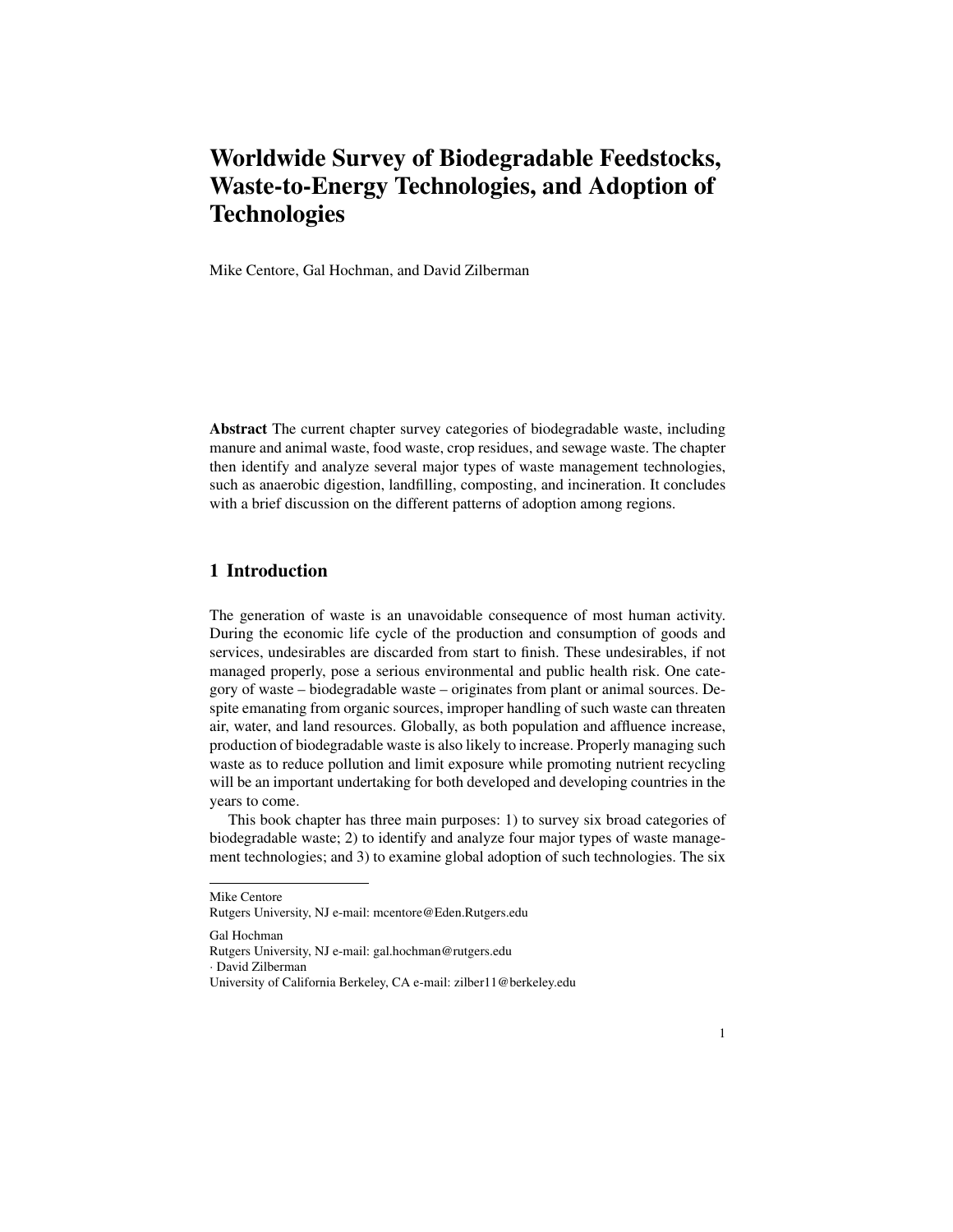categories of waste (from here on, 'waste' will refer to only biodegradable waste) to be appraised are manure and animal waste, food waste, crop residues, sewage sludge, and a general category of other industrial, municipal, and residential waste. Next, the four technologies to be studied are landfilling, composting, incineration, and anaerobic digestion. Afterwards, we conclude with discussion of international adoption of such technologies.

# 2 Survey of Biodegradable Feedstocks

The waste categories surveyed below– manure and animal waste, food waste, crop residues, sewage sludge, and other waste –differ in terms of generation rates, worldwide distribution, and biological characteristics.

# *2.1 Manure and Animal Waste*

Most animals, which are produced for human consumption, are produced in concentrated animal feeding operations or CAFOs (Burkholder et al. 2007). According to a 2004 EPA study, "One animal facility with a large population of animals can easily equal a small city in terms of waste production," and a dairy farm with 2,500 cattle produces a similar amount of waste to a city of 411,000 people (EPA 2004). The abundance of CAFOs today presents challenges for animal waste management. The traditional method of manure management is land deposition, which simply involves dispersing the manure onto the fields as fertilizer, either in a solid or liquid form. This method is adequate for traditional farms that have small concentrations of livestock, but because of the size and concentration of today's farms, large quantities of waste are produced in a relatively small area. The great volumes of waste produced often exceed the assimilative capacity of the land for any land within an economically feasible transport distance (EPA 2004). 133 million dry tons of manure is produced in the United States each year, and there is a question of how to effectively treat and dispose of this waste. Animal manure is high in organics, nitrogen, and phosphorus, which make it useful as a fertilizer or conditioner of farmland – however, if manure is over-applied to the land, the soil will be overloaded with nutrients and heavy metals (Burkholder et al. 2007).

There is a number of other environmental, public health, and water quality issues related to the treatment of manure from CAFOs. In the US, human waste is treated before disposal into the environment, but animal waste is not treated or minimally treated before disposal, such as in land deposition (EPA 2004). There are possible environmental contaminants in animal waste from CAFOs, including: nutrients, pathogens, veterinary pharmaceuticals, heavy metals (especially zinc and copper), and naturally excreted hormones. There are also over 100 microbial pathogens in swine waste that can cause human illness and disease. Parasites, viruses, and bac-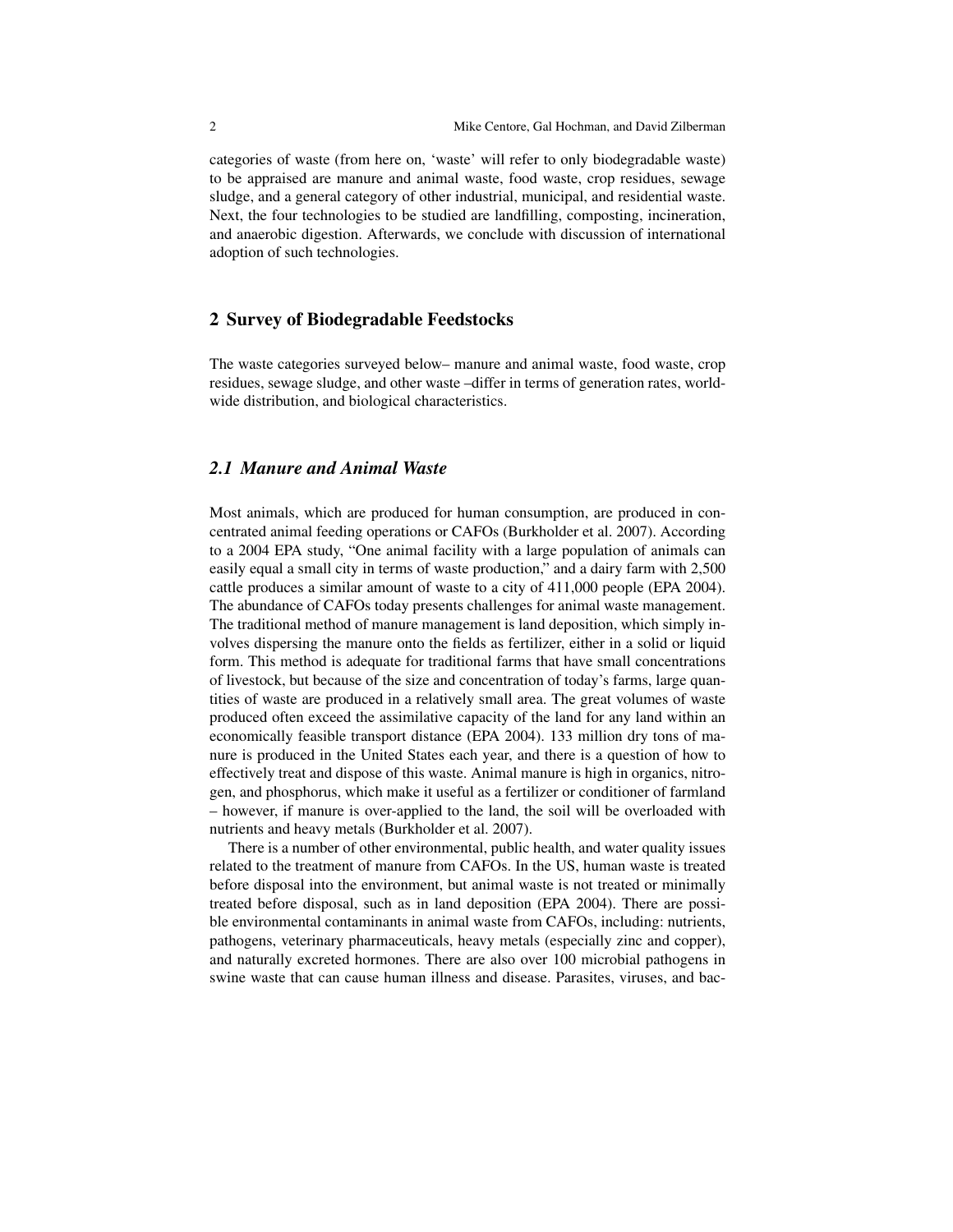teria are present in animal wastes at the level of 1 billion per gram. Animal waste is also high in biochemical oxygen-demanding materials (BODs)—namely, in the quantity of oxygen used by microorganisms (e.g., aerobic bacteria) in the oxidation of organic matter. Swine waste slurry contains 20,000-30,000 mg of BODs per liter. Treated human sewage contains 20-60 mg of BODs per liter, and raw human sewage contains 300-400 mg of BODs per liter (Burkholder et al. 2007).

Laws regarding the treatment and disposal of animal waste differ between countries. In Norway, disinfection of sludge has been mandatory since 1995 (Odegaard, Paulsrud, and Karlsson 2009). In the EU, laws regarding disinfection are being proposed. Land deposition of animal waste is the most common method of disposal in the US (EPA 2004). In Europe, 35-45% of animal waste is deposited on land, but land deposition is being phased out. In Norway, the use of disinfected biosoils is prohibited in areas where vegetables, berries, potatoes, or fruits are produced. In the EU, use in forests is prohibited (Odegaard, Paulsrud, and Karlsson 2009). For treating pathogens in animal waste, there are a number of effective methods, but in the case of unexpected waste spills the high concentrations of nutrients, heavy metals, and pathogens present in waste can contaminate surface and ground waters.

The properties of manure differ between animals, and the differences in manure types can affect the type of waste treatment or waste storage method used. Manure from swine, dairy cows, and layer chickens are typically handled as a liquid, which requires liquid storage methods. Manure from broiler chickens, turkeys, and beef cows is typically handled as a solid. In general, liquid wastes are more suitable for anaerobic digestion and solid wastes are more suitable for dry composting. Poultry manure has seen the largest increases for any category of animal waste: From 1982 to 2001, manure from poultry increased by more than 80%. Poultry manure is higher in phosphorus than other animal wastes, which has implications for treatment and deposition of the waste, because certain nitrogen-to-phosphorus ratios are desirable for plant growth (EPA 2004). Manure also changes characteristics after leaving the animal. The most prominent of these changes is the loss of nitrogen as ammonia into the air. By the time the manure is applied to soil, nitrogen losses may be 90%. These changes adversely affect the fertilizer value of manure. Loss of nitrogen to the air may also be a pollution concern if it gets redeposited in other watersheds, and airborne ammonia will cause bad odors, which becomes an annoyance to people in the community. The method of land deposition affects how much nitrogen is lost to the air – the loss is maximized with sprayers and minimized with direct injections into the soil. Phosphorus does not get lost to the air as nitrogen does, so the method of land deposition affects the nitrogen-to-phosphorus ratio as well (EPA 2004).

Besides manure, effluents from dairy and meat processing factories can also be included in the category of animal waste. Large quantities of water are used in dairy and meat processing operations. This water is used to clean the outsides and insides of carcasses, and for cleaning equipment and facilities before and after killing. There are three types of wastewater from dairy processing: sanitary wastewater, process wastewater, and cleaning wastewater. Sanitary wastewater is disposed of directly into municipal sewer systems. Processing wastewater is mainly used for cooling and heating. This water does not normally have pollutants and can also be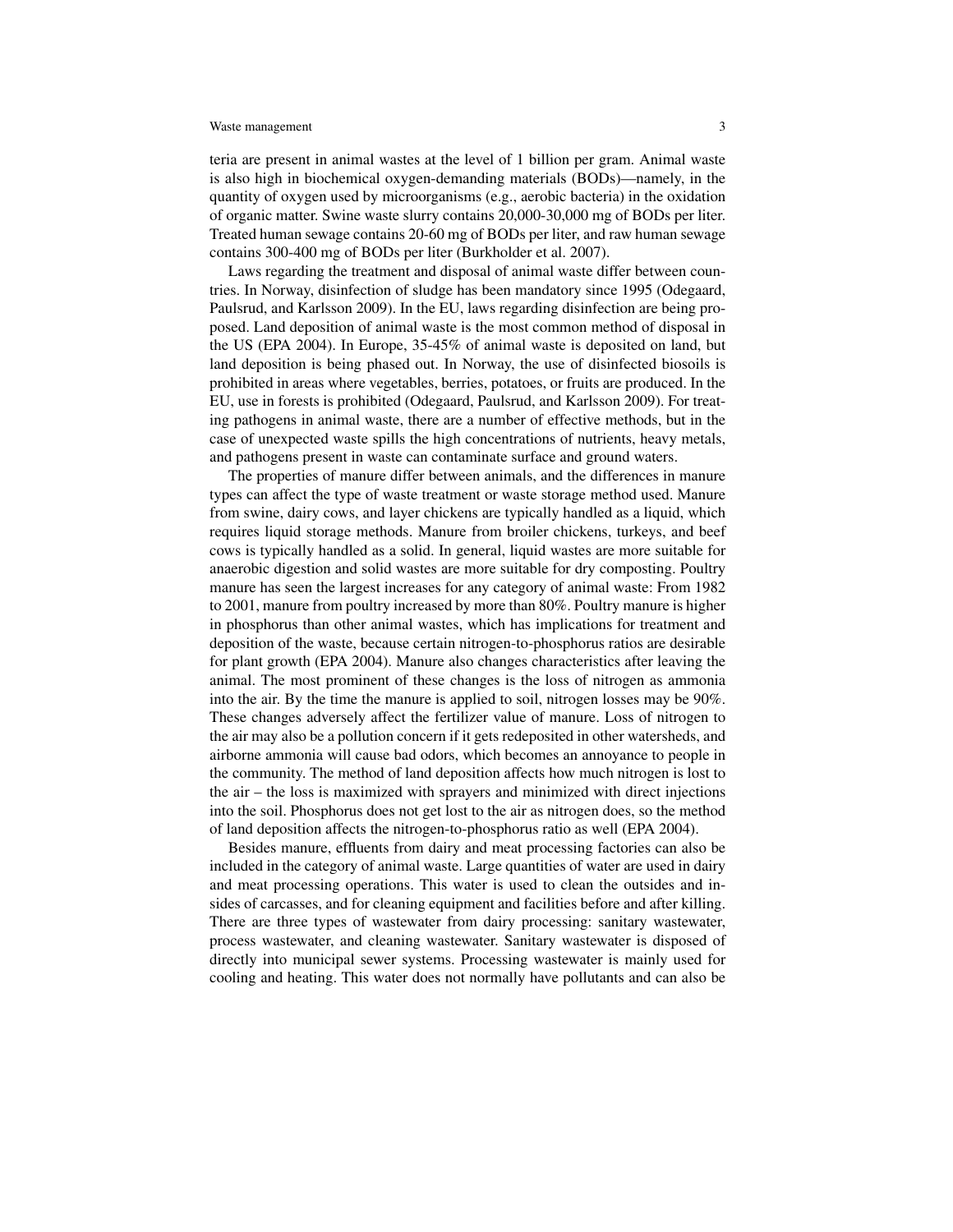disposed of in sewer drains. Cleaning water – used for cleaning facilities and equipment – regularly comes in contact with, and is mixed with, milk products. This type of wastewater is high in organics, is mixed with cleaning compounds, and is high in sodium (Liu and Haynes 2011). In meat processing plants, wastewater comes from stockyard washdowns and stock watering, rendering operations, fecal removal from intestines, and hair scalding. Effluents from these plants contains high organic compounds, high fat concentrations, high levels of N, P and Na, and it fluctuates in pH and temperature This wastewater effluent, like manure, also contains high levels of nitrogen and phosphorus. For farmers, the effluent can be a free source of nutrients, but use of the effluent on farmland carries with it environmental dangers such as dissolved salts causing soil salinity and groundwater contamination. These effluents can be treated in a two-stage process – first with screens to remove large debris, then with anaerobic or aerobic digestion.

## *2.2 Food Waste*

Food waste in the US has increased approximately 50% since 1974, reaching 1400 kcal per person per day or 150 trillion kcal per year. Food waste is the biggest category of waste in the US (Zhang et al. 2006). An average US family of 2.63 persons generates 100 kilograms of wet food waste in slightly over a year (Diggelman and Ham 2003). Including restaurants and institutions as well as households, US food waste amounts to 43.6 million tons per year (Zhang et al. 2006). In the US, over one quarter of total freshwater supply is used on wasted food, and wasted food accounted for 4% of total US oil consumption in 2003 (Hall, Dore, and Chow 2009). Food waste is 30% solids and 70% water. The solid portion of the waste is 95% decomposable and 5% ash. The energy contained in wet food waste is 4650 kilojoules per kilogram (Diggelman and Ham 2003). This waste can be converted into energy in a variety of ways, including incineration with energy recovery, pyrolysis and gasification, and anaerobic digestion.

Food waste can be divided into three main categories: post-harvest losses of perishable and non-perishable crops, waste from food processing and retail, and post-consumer waste. Different countries, and different types of economies, have different sources of food waste. In developed economies, post-consumer food waste accounts for the most losses, and "as much as half of all food grown is lost or wasted before and after it reaches the consumer" (Lundqvist et al. 2008). In industrialized countries, post-harvest losses of non-perishable food crops are not significant. In other countries, 15% of grain may be lost in the post-harvest system. The postharvest losses of perishable food crops are greater than non-perishable losses in both developing and developed countries. In the US, these losses are estimated to be (depending on the commodity) between two to 23 percent. The overall average post-harvest food loss for perishable crops in the US is 12 percent. In the UK, these losses are estimated to be 9 percent. In developing countries, current methods of fruit harvesting (leading to bruised fruit) may lead to greater losses if supply chains get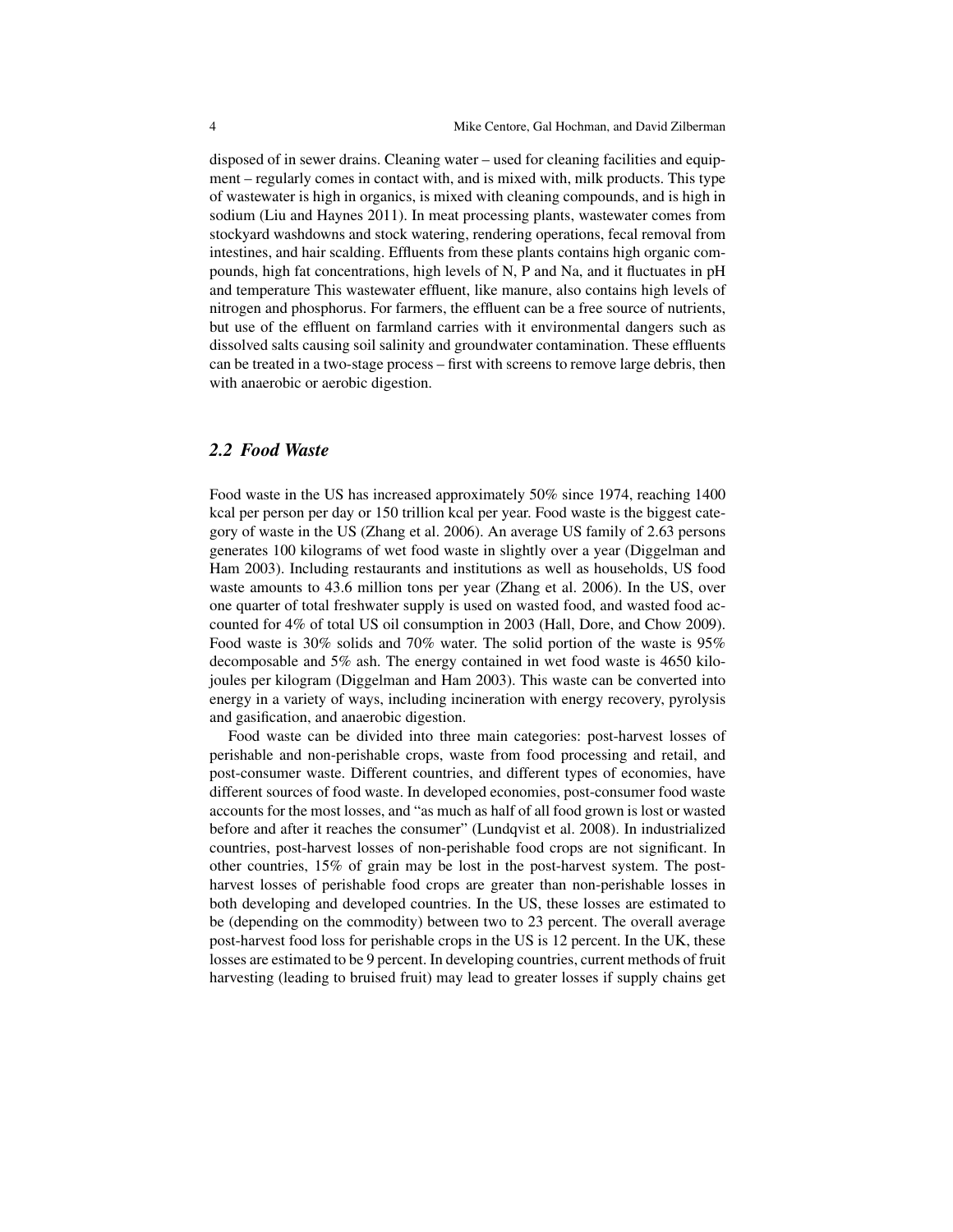longer; with current short supply chains, the bruised fruit always finds a consumer (Parfitt, Barthel, and Macnaugton 2010). For example, 30 percent of fresh fruit and vegetable production in India is lost through lack of a temperature-controlled supply chain (Mittal 2007).

In the UK, food and drink waste is estimated to be approximately 14 megatons. The largest source of waste in the UK is from households. For the food and drink manufacturing and processing sector, food waste is approximately 2.6 megatons. At the retail and distribution stage, the number is 366 kilotons per year (Parfitt, Barthel, and Macnaugton 2010).

In the UK, Post-consumer food waste amounts to 8.3 megatons of food and drink each year. This waste has a retail value of 12.2 billion pounds (in 2008 prices). This waste is equivalent to over 20 megatons of carbon dioxide emissions. The total percentage of food wasted in the UK is estimated at 25 percent of food purchased. In the US, Kantor et al. estimated that 25% of food is wasted. The EPA estimated that food waste was 12.7% of municipal waste, or 31.79 megatons. In Australia, food waste is estimated at 15% of the 20 megatons of municipal waste that goes to landfills each year. Dutch consumers throw away 8-11% of food purchased. A study by REFORSK found that food waste from households in 6 municipalities in Sweden in 1998 was 40.4% of total household waste (by weight). A study by Olsson and Retzner (1998) found that food waste was 14.8% of total household waste. This amounted to 177,682 dry tons/year (Finnveden et al. 2000). In a South Korean study of municipal waste, food waste was found to be 26-27% of household waste (Parfitt, Barthel, and Macnaugton 2010).

Several trends affect worldwide food waste. Urbanization in developing countries requires that new food supply chains be developed. The structure of these supply chains will affect future food waste. In BRIC countries (Brazil, Russia, India and China), diets are also changing to include less starchy food and more meat, dairy, and fish. These foods are more perishable. Also, transitioning to longer food supply chains may bring more waste; in the UK, "contractual penalties, product take-back clauses and poor demand forecasting had a combined influence that drove 10 per cent over-production and high levels of wastage in the UK FSC [food supply chain]" (Parfitt, Barthel, and Macnaugton 2010).

It cannot be assumed that all food waste goes into municipal solid waste. Household sink food disposers or "garbage disposals" divert the solid waste into wastewater systems. Of the 100 kilograms of wet food waste that an average US family generates in slightly over a year, 75% can be disposed of in a food waste disposer. 1031 kilograms of water is needed to flush 100 kilograms of food waste through the food waste disposer, and this is added to the food waste total (Diggelman and Ham 2003).

Waste cooking oil is a source of food waste used to produce biodiesel Waste cooking oil is high in abundance (˜9 pounds/person/year) and low in cost (between \$0.09 and \$0.20/lb)—Kulkarni and Dalai (2006). Its properties, however, differ based on cooking process, source collection, and storage conditions. When compared to petroleum-based diesel, Kulkarni and Dalai (2006) argue that emissions of HC, CO, NO,  $SO_2$  and  $CO_2$  decrease but NOx increase observed. Further, al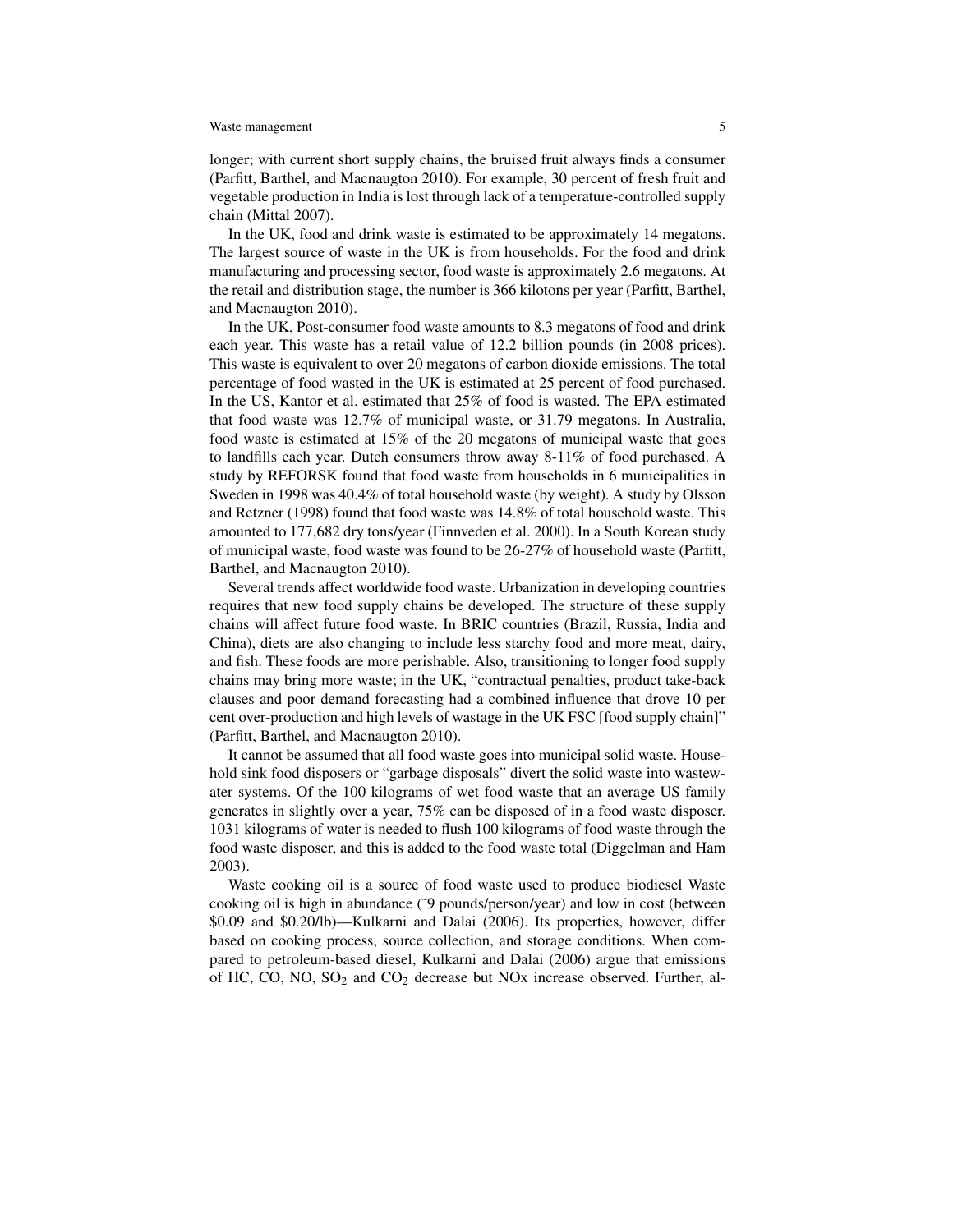though engine performance is the same, biodiesel consumption is slightly higher (while the volumetric energy content of biodiesel reported in the literature is 33.3 to 35.7 MJ/L, petroleum based diesel is 40.3 MJ/L), but that blend of biodiesel and petroleum-based diesel (75:25 and 50:50) maintains balance for fuel consumption and emissions

Another source of oil used to produce biodiesel is restaurant Waste Lipids (Canakci, 2007). Canakci analysis suggests that 1 lb of fats and oils can be converted to 1 lb of biodiesel (1:1 ratio), and that the samples of feedstocks analyzed had moisture levels, which varied from 0.01% to 18.06%, and Free Fatty Acids content that varied from 0.7% to 41.8%. Yet another source used to produce biodiesel is soapstock, a byproduct of edible oil refining, which some argue is less expensive than edible-grade refined oils—it costs \$0.11/kg, 1/5 price of crude soybean oil

# *2.3 Crop residues*

Crop residues are a major byproduct of agriculture. These residues are cellulosic plant material such as corn stalks, corncobs, wheat straw, and rice chaff. Corncobs make up 20% of corn crop residue by weight. It is estimated that US production could produce 40-50 million tons of corn cobs per year (Perry 2013). For the entire world, the UNEP states that "140 billion metric tons of biomass is generated every year from agriculture" (UNEP 2009). Biomass is defined as all agricultural wastes, manures, and forestry scraps. This biomass is equivalent to approximately 50 billion tons of oil and could provide energy to 1.6 billion people in developing countries. In these countries, agricultural biomass is mostly left to rot in fields or burned.

Currently, biomass contributes 9-13% of the world's energy supply. There has recently been great interest in converting energy-crops into biofuels and other types of energy, but their efficacy is limited by space constraints, growing conditions, and competition with food crops. Crop residues may be a better option – they do not interfere with food production, they can be harvested on a large scale in different climates, and "they can be harvested sustainably without affecting soil quality" (Donaldson et al. 2011). Agricultural residues such as corn stover, crop straw, and sugar cane bagasse show great potential for the production of energy. Corn stover particularly is predicted to play an important role in bioethanol production (Kim and Dale 2003). According to the US National Renewable Energy Laboratory, it is possible to produce 288-447 liters of ethanol per dry ton of corn stover.

A simple method of using crop residues for energy is to burn them in a a boiler to create steam and electric power. However, the efficiency of this process is limited by the high water content of the biomass. The most versatile method, according to Donaldson et al. (2011), is gasification and pyrolysis. The authors designate three different products generated from this process: high-pressure steam, electricity, and steam for the conversion of char into activated carbon. Pyrolysis involves subjecting the biomass to high temperatures in an oxygen-deficient environment. Activated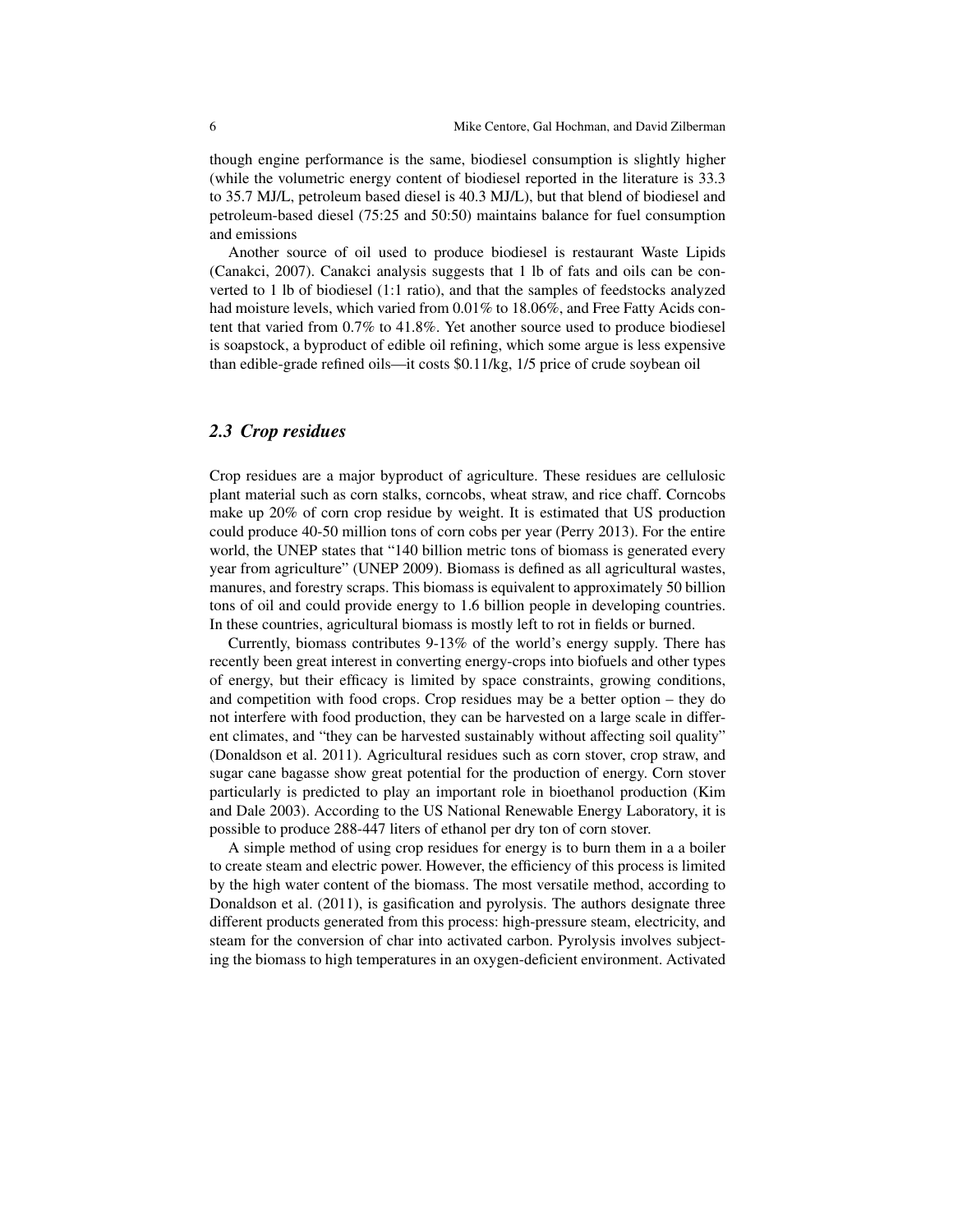carbon is in high demand for industrial applications, water purification, and air pollutant removal.

From the 5% of corn left on fields, 9.3 gigaliters of ethanol could be produced. Furthermore, the dry milling process of producing bioethanol produces dry grains that can be used as animal feed. These grains would replace a certain amount of corn as animal feed. If this corn were used for bioethanol instead of animal feed, another 5.3 gigaliters would be produced. This could replace .93% of world gasoline consumption. Allowing for 60% ground cover, the remaining available corn stover could produce 58.6 gigaliters of bioethanol. This could replace 3.8% of world gasoline consumption.

In the same way, bioethanol from barley waste and residue could replace 1.3% of global gasoline consumption. Oat waste and oat straw could produce 3.16 gigaliters of bioethanol, or 0.2% of global gasoline consumption. Energy produced from rice waste would amount to 14.3% global gasoline consumption, from wheat and wheat straw 7.5%, from sorghum 0.3%, and from sugar cane waste and sugar cane bagasse 3.4%. Furthermore, lignin residues from the process of creating ethanol could be used for generating electricity and steam. This electricity would amount to 0.7% of total global electricity generation. The total potential replacement of global gasoline consumption from crop residues is 32%, and the potential replacement of global electricity production is 3.6% (Kim and Dale 2003).

The use of crop residues for energy production is not without potential environmental issues. Soil conservation is a major consideration. Conservation tillage practices state that at least 30% of soil surface be covered with crop residues. In the US today, 90% of corn stover is left in the fields. Some authors argue that the best use of crop residues is to leave them on the fields, due to the nutrients and erosion-management benefits they provide to the environment. It is argued that the crop residues will nourish the soil and increase crop yields in the following season (Lal 2004). Others estimate that 30% of crop residue on the field can be harvested without affecting soil quality (Donaldson et al. 2011).

# *2.4 Sewage waste*

Sewage sludge is a mixture of biosolids and liquids from wastewater treatment plants. Sludge is an unwanted byproduct of wastewater treatment, and it presents the challenges of disposal and disinfection. However, sewage sludge also has the potential to be used for beneficial means, such as fertilizer or energy production. Its high organic, nitrogen, and phosphorus content makes it suitable for this purpose (ECJRC 2001). In the US, over half of biosolids that are a product of municipal wastewater treatment go toward fertilizing or conditioning land, and the remaining portion is either incinerated or landfilled. Dumping sewage sludge into the ocean is no longer allowed (EPA 2004). In the EU, policies exist to enhance the use of sewage sludge in agriculture. However, there are regulations concerning acceptable levels of certain compounds in sewage sludge, depending on the country. The amount of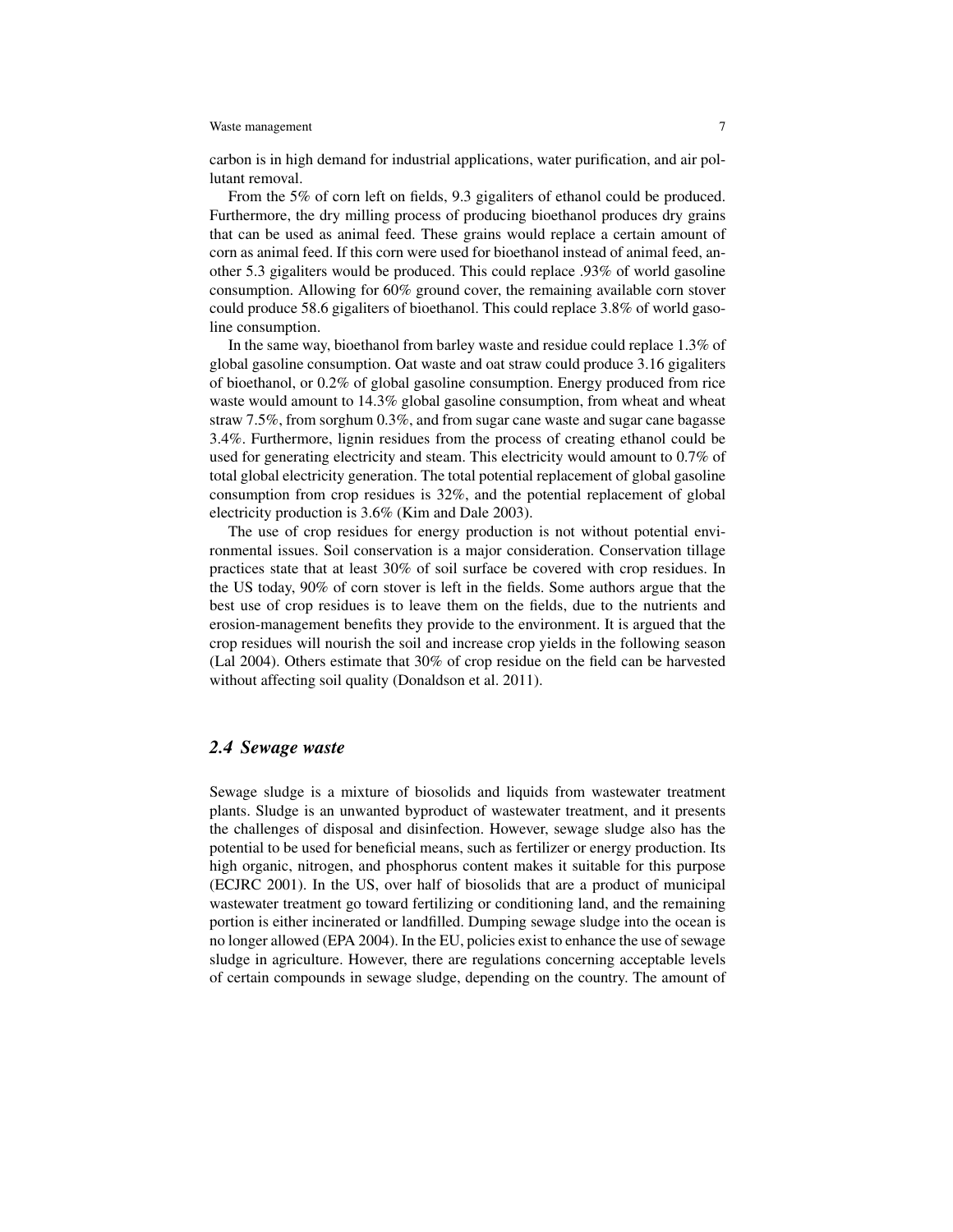sewage sludge produced is relatively constant – it is estimated to be about 50g of dry matter per person per day (Rulkins 2007). The EU member states produce 8 million metric tons of sewage sludge each year (ECJRC 2001). The presence of sewage sludge, and the treatment of it, will continue to pose environmental challenges into the future.

The use of sewage sludge as fertilizer is potentially very beneficial, as the sludge has the ability to put nutrients into the soil and replace some amount of chemical fertilizers. However, sludge carries a wide variety of pathogens that are infectious to humans as well as various species of animals and plants (ECJRC 2001). The treatment and disinfection of sewage sludge is therefore an important process, but it can be costly. Sewage sludge treatment accounts for over half of total wastewater treatment costs (Rulkins 2007).

There has been a large amount of interest over the past 2 decades in converting sewage wastewater effluent to energy in various forms. The main two options for producing energy from sewage sludge are incineration with energy recovery and anaerobic digestion. Heat from the incineration process can be recovered and used as energy. In anaerobic digestion, methane is produced which can be used to power generators to produce electricity.

# *2.5 Other Organic Industrial, Municipal, and Residential Waste*

Municipal solid waste is composed of organic and non-organic portions. Paper and organic waste are the major components of the municipal solid waste stream by weight. Plastics make up 10% of the waste weight but 40% of the volume. The amount and composition of solid waste differs between developed and developing countries. According to one estimate, developed countries produce an average of 1.5 kilograms of municipal solid waste per person per day (Rubio-Romero et al. 2012). In developed Asian countries, solid waste generation is estimated at 0.4-0.6 kg per person per day. In developing Asian countries, the number is 0.7-0.8 kilograms per person per day. Also, recyclable waste is more common in developed countries, and organic waste is more common in developing countries (Othman et al. 2012). Global MSW is estimated at 1,100 million tons per year (Rubio-Romero et al. 2012).

The methane emissions from municipal solid waste in landfills are a major concern if they are not trapped and used as fuel. Global average emissions of methane into the atmosphere from MSW alone are estimated at 34 million tons per year (Rubio-Romero et al.

2012). Landfill emissions are estimated to be in the range of 6-20% of total world methane emissions (anthropogenic or otherwise). In the EU, landfill methane is required to be either used as fuel or flared. Flaring refers to the burning of methane, which converts it into carbon dioxide – a less potent greenhouse gas. Besides the greenhouse gas potential of methane from landfills, improper disposal of waste can also have far-reaching environmental and health effects such as ground and surface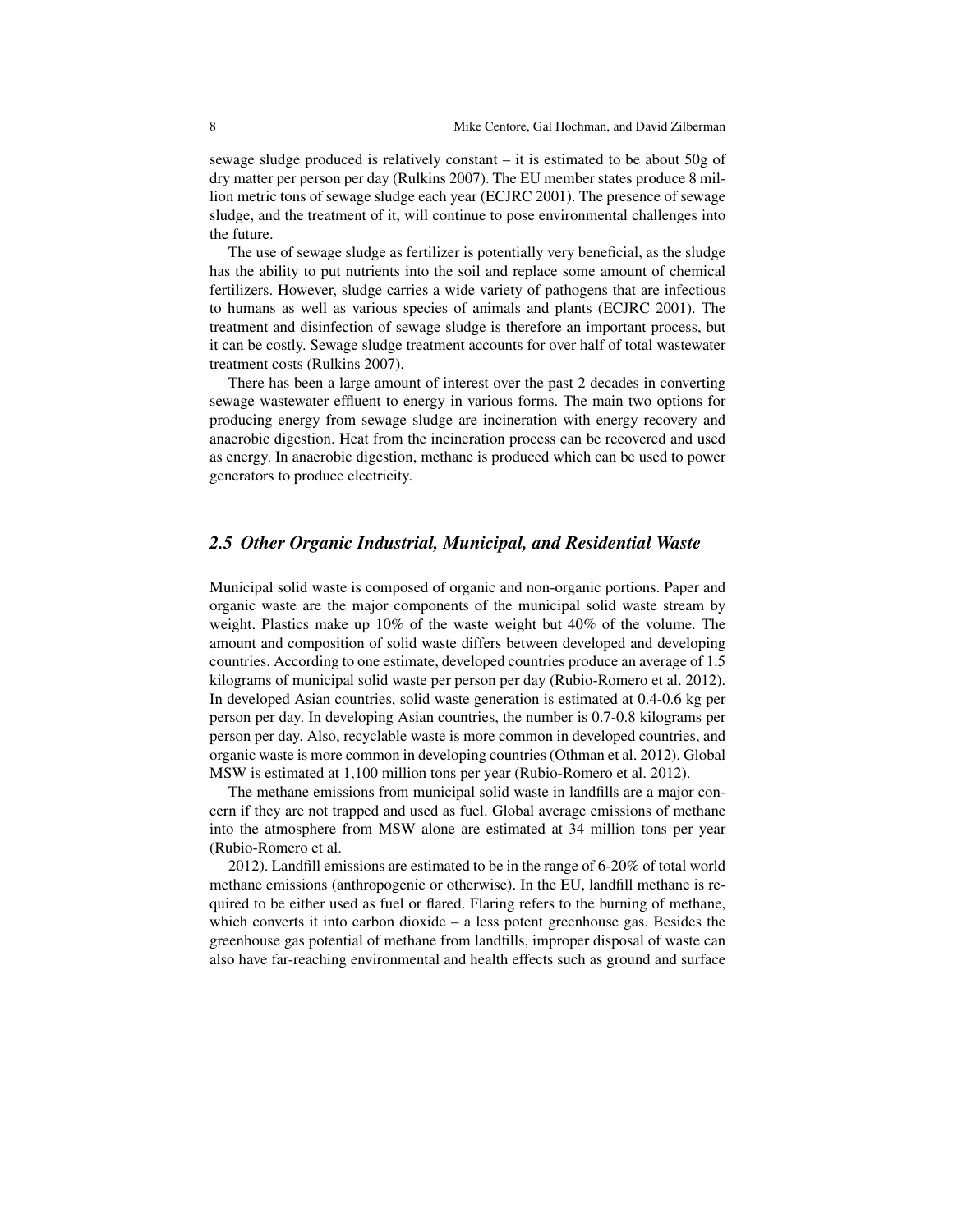water contamination, soil and air pollution, spreading of diseases, and bad odors (Othman et al. 2012).

# 3 Waste Management Technologies

A waste hierarchy is often used in waste policy. This hierarchy is: 1. Waste reduction, 2. Reuse, 3. Recycle, 4. Incinerate with heat recovery, 5. Landfill. This hierarchy can be seen in certain pieces of legislation, such as the German "Law on the Prevention and Disposal of Waste" (1986), followed by the "Closed Loop Economy Law" (1994); the US "Pollution Prevention Act" (1990); and in Denmark, the "Government Action Plan on Waste and Recycling" (1993), which set targets for recycling, incineration, and landfill. After waste reduction, the priorities of waste treatment are often contested (Finnveden et al. 2000)

# *3.1 Anaerobic digestion*

There is a question of where to place anaerobic digestion and composting in this hierarchy. Anaerobic digestion is an effective and widely used treatment strategy, which utilizes microorganisms to digest waste without the presence of oxygen. Four types of microorganisms are used in anaerobic digestion: hydrolytic, fermentative, acetogenic, and methanogenic (Braber 1995). Anaerobic digestion produces methane (CH4) and carbon dioxide (CO2), as well as trace amounts of other gases. Anaerobic digestion produces 60-70 percent methane and 30-40 percent carbon dioxide (USDA 2009). Anaerobic digestion is also effective in disinfecting waste, which is a mandatory process in countries such as Norway, and could become mandatory in the EU. The biogas products of anaerobic digestion can be used to generate heat or electricity, and the resulting digestate can be used as fertilizer, which can be applied in agriculture. Mata-Alvarez et al. (2000) analysis suggests that while emissions of VOC from composting are 747.4 g/ton biowaste, anaerobic digestion is only 100.6 g/ton biowaste. Furthermore, they document a reduction of emissions with anaerobic digestion of  $CO<sub>2</sub>$  emissions of 25 to 67% than composting.

Methods of anaerobic digestion include covered lagoons, complete mix digesters, and plug-flow digesters (EPA 2004). Covered lagoons are a wet digestion system that involves digesting the waste underneath a covering which traps biogas emissions. Complete mix digesters allow inflows of new material to be mixed with the partially digested material and plug-flow digesters do not allow new material to be mixed with the biomass undergoing digestion. After digestion, the digestate is usually refined for use on farmland or compost, and some portion of the liquid effluent will go back into the digestion process as inoculum (Braber 1995).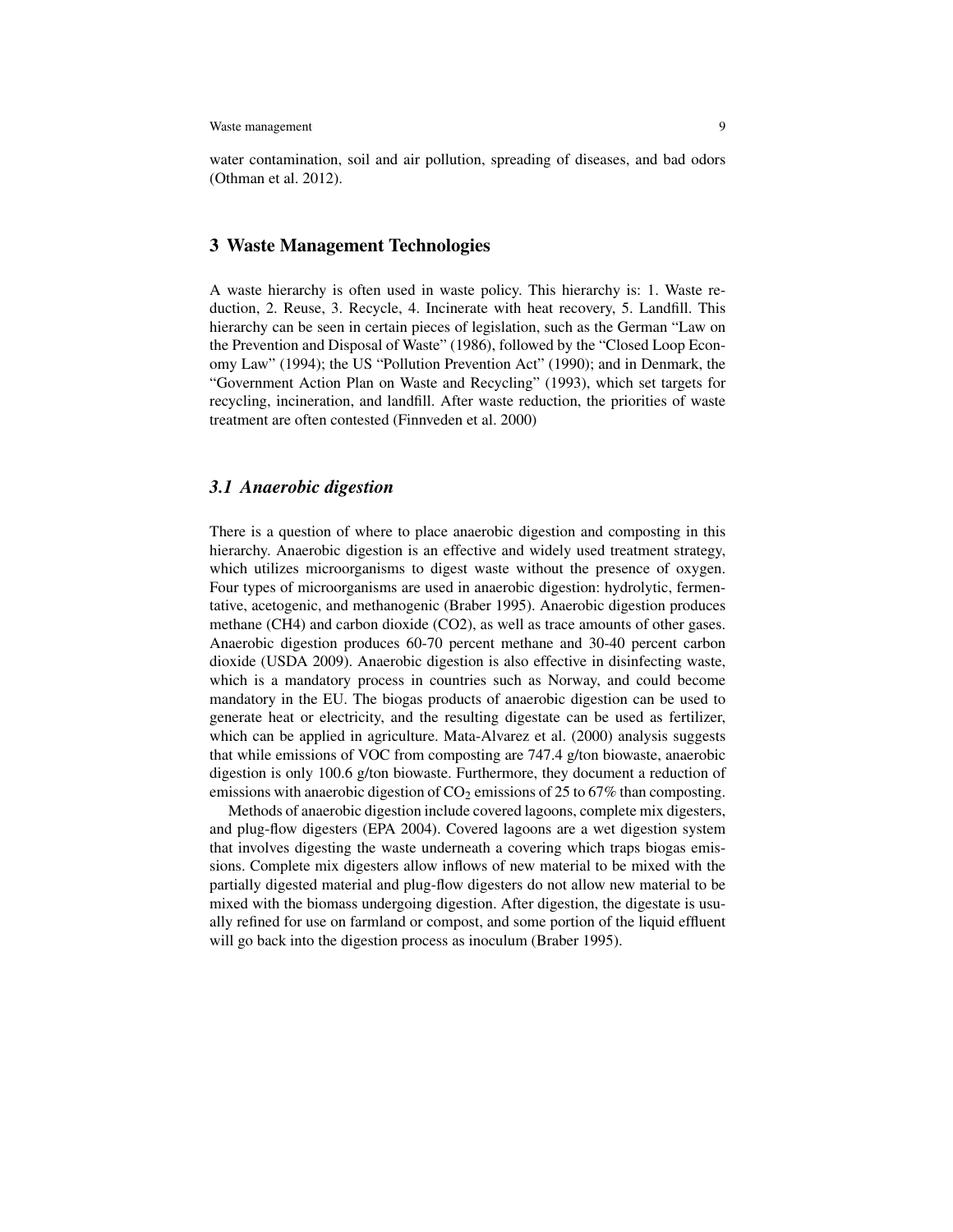#### 3.1.1 Animal waste

With anaerobic digestion, farmers of livestock can obtain energy from biogas, fertilizer and, in countries such as Brazil (Kunz, Miele, and Steinmetz 2008), even carbon credits. Anaerobic digestion is also used to treat effluent wastewater from dairy and meat processing factories. Anaerobic lagoons are common where land is available for their construction and where the climate is warm. They are not common in urban areas. Suspended biomass reactors include anaerobic contact reactors and suspended biomass reactors. Anaerobic contact reactors are considered dated technology but are still used in older and smaller factories throughout the world (Liu and Haynes 2011). Anaerobic sequencing batch reactors have shown high efficiency in treating wastewater. Immobilized cell reactors—i.e., cells that are entrapped within or associated with an insoluble matrix—have been successfully applied in full-scale operations for almost 2 decades (Liu and Haynes 2011).

Around the world, the most common disposal strategy for animal manure is land deposition. In Brazil, the most common treatment strategy is anaerobic digestion (Kunz, Miele, and Steinmetz 2008).

## 3.1.2 Food waste

For the most part, food waste in the US goes to landfills, but energy-from-waste is becoming more economically viable. Due to the high moisture content of food waste, anaerobic digestion is preferred to combustion or gasification (Zhang et al. 2006). Zhang et al. (2006) concluded that "...food waste contained the required nutrients for anaerobic microorganisms." and that it was "a highly desirable feedstock for anaerobic digestion."

In one study by Finnveden et al. (2000), electricity consumed in the anaerobic digestion process was 31 megajoules per ton of organic household waste (dry weight). Dry weight is 30% of wet weight. The plant's heat consumption in the study was 495 megajoules per ton organic household waste (dry weight). This heat was generated from the methane gas produced. The digestion residue contained 7.6 kg/ton nitrogen and 1.1 kg/ton phosphorus (dry weight). Describing the energy needed for spreading the produced residue from anaerobic digestion and composting, the authors say "The energy required for spreading is approximately 20 MJ diesel/ton digestion residue and 15 MJ/ton compost" (Finnveden et al. 2000). From 1 ton food waste, anaerobic digestion produces 858kg residue (14.2% weight loss, wet weight). Composting produces 500kg (50% weight loss, wet weight). The avoided energy costs of producing and spreading artificial fertilizers must also be taken into account in the life-cycle analysis. The energy produced from methane from food waste is 3743 MJ/ton food waste, and 495 MJ of that is used for the plant itself (Finnveden et al. 2000).

It is also possible to co-digest food waste and yard waste, which possibly gives greater biogas yields. Co-digestion of other wastes (food waste with dairy manure) has been shown to increase total methane production. 30.9 million metric tons/year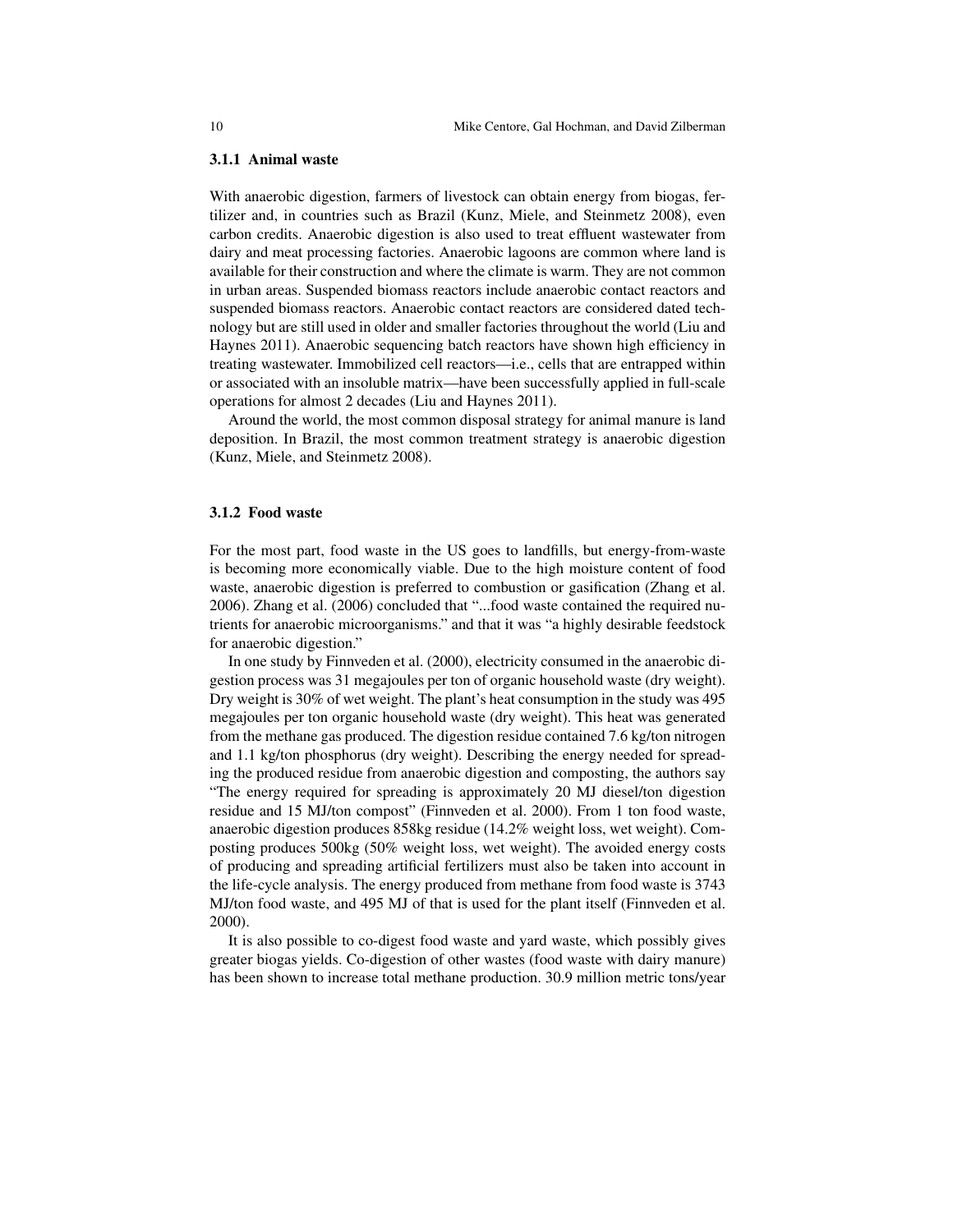of yard waste (grass, leaves, wood chips) is available for co-digestion. Brown and Lee 2013 attempted to determine the optimal combination of food waste and yard waste for maximum yields of methane. The study showed that, at F/E ratio of 2, increased methane production was seen when food waste was 10% of the substrate. At F/E ratio of 1, increased methane production was seen when food waste was 20% of the substrate.

Oil waste, a type of food waste, can be used to produce biodiesel, and several alternative technologies are discussed in the literature. One of those technologies is Supercritical Methanol—a catalyst free technology of biodiesel production under high temperature and pressure. Different from existing technologies, it is insensitive to water and Free Fatty Acid content. When using this technology, the feedstocks can account for 80% of total costs of production, biodiesel produced using Supercritical Methanol is similar to commercial diesel fuel, and the reaction time is relatively short (Demirbas 2009). Lee et al. (2011) evaluated 3 biodiesel processes:

- 1. Alkali-catalyzed, virgin oil (Alakai-FVO);
- 2. Two-step process, WCO (Alkali-WVO); and
- 3. Supercritical Methanol process, WCO (SC-WVO).

Their analysis suggests that energy consumption of alkali-FVO of 2349 kW, alkali-WVO of 5258 kW, and SC-WVO of 3927 kW. Those authors conclude that energy consumption of SC comparable to Alkali-FVO, and that the most significant variable affecting production cost is feedstock (64-84%). Using co-solvent in Supercritical Methanol, Cao et al. (2004) conclude that because Supercritical Methanol requires temperatures of  $350-400^{\circ}$  C and pressures of 45-65 MPa, this process is one with high production costs and energy consumption. The analysis presented by those authors suggests that using propane as a co-solvent reduces severity of necessary conditions: At  $280^0$  C and 12.8 MPa, they obtained methanol/oil ratio of 24 and 98% yield within 10 minutes. Thus, the authors conclude that the Supercritical Methanol with co-solvent is superior to Supercritical Methanol by itself, and that when using co-solvent lower temperatures and pressures is required, and that less energy required for process.

When using Waste Cooking Oil, Kulkarni and Dalai (2006) argue that Chemical Transesterification Processes: (i) Alkali-Catalyzed Transesterification has fast reaction rate but is inefficient when Free Fatty Acid content is high; and (ii) Acid-Catalyzed Transesterification has a slow reaction rate but works better if Free Fatty Acid content is high. On the other hand, a Two-Step Acid and Alkali Transesterification, whereby

- 1. Stage 1: pretreatment process (acid-catalyzed)
- 2. Stage 2: transesterification (alkali-catalyzed),

has problems with pretreatment of feedstock, recovery of glycerol, removal of catalyst, and energy intensity. Other Transesterification Processes surveyed, included Enzyme-Catalyzed Transesterification, where the authors argued that this process has no generation of by-products, easy product recovery, mild reaction condition, and is insensitive to FFA and moisture content. Another process discussed and analyzed by the authors was a Catalyst-Free Technology, i.e., the Supercritical methanol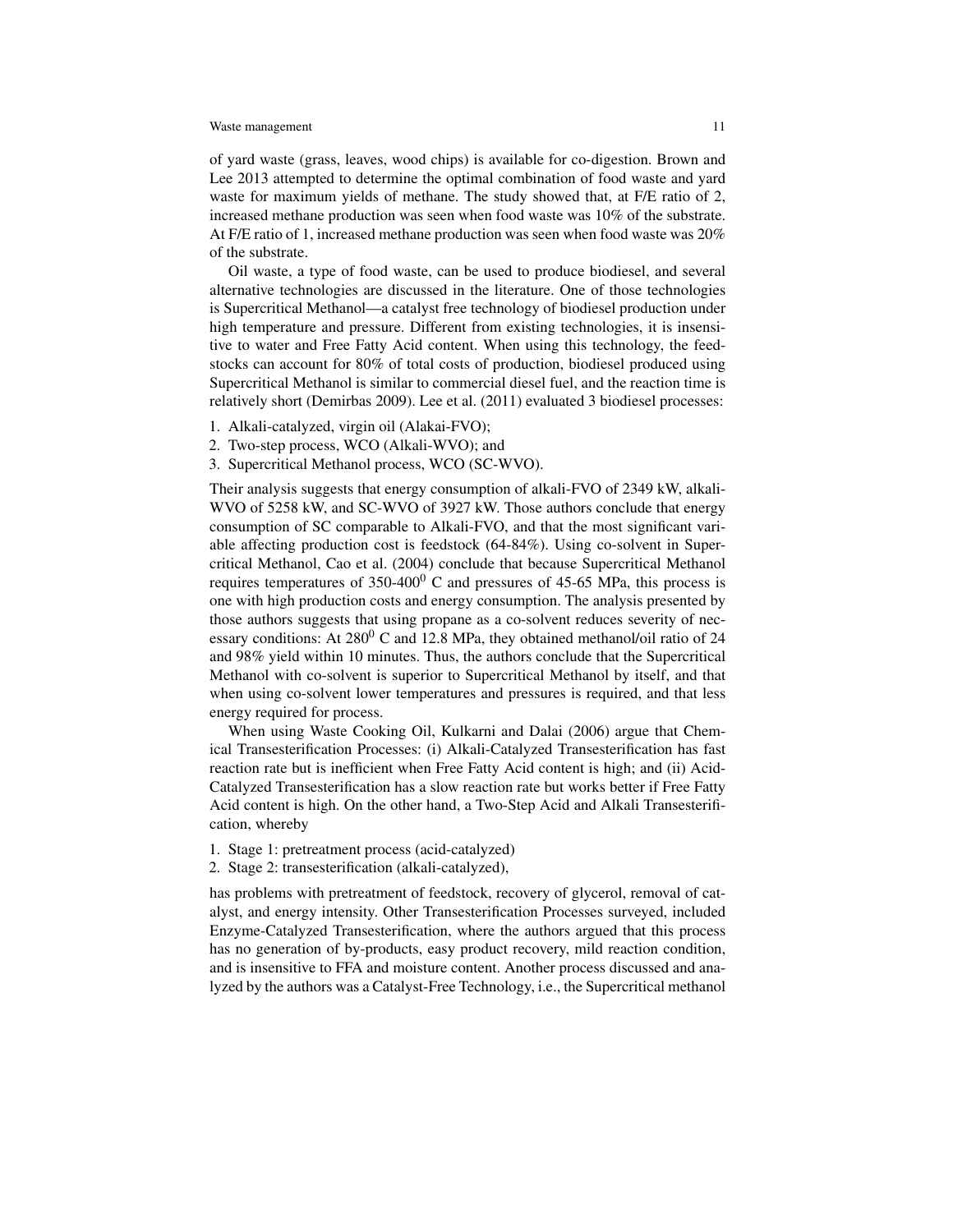process—an emerging technology that results in higher yield of biodiesel even with high Free Fatty Acid and moisture content. However, scaling up and commercialization has yet to be proven. Testing of Biodiesel Produced from Waste Cooking Oil, the presented analysis suggested estimated costs for biodiesel from:

- 1. Soybean oil \$0.418/L
- 2. Yellow grease \$0.317/L; and
- 3. Brown grease \$0.241/L.

The author concluded that chemical processes are not recommended due to high costs. But that enzyme transesterification may be a good option that should be developed. The authors also concluded that Supercritical methanol method has potential but scaling up is required. Canakci (2007), while focusing on Restaurant Waste Lipids concludes that because moisture and Free Fatty Acid content vary widely, the Transesterification processes needs to account for this, and that Two-step process (alkali and acid transesterification) is recommended.

Diaz-Felix et al. (2009) looked at Yellow Grease, and seek to quantify output based upon Free Fatty Acid content of feedstock and methanol use during reaction. They also advocate for a two-step process, with pre-treatment followed by transesterification. Their analysis suggests that while using molar ratio of 18:1 and 95% conversion, the Fatty Free Acid content were reduced to 0.4%. The authors further argues that this process can be further optimized as only 85% conversion is necessary for reduction in Fatty Free Acid content to 2%, and that the alkaline-catalyzed transesterification successful at 2% content. Hass (2005) also argued for the twostep process, while focusing on Soapstock–a byproduct of edible oil refining. Hass argued that the Saponification process

- 1. Step 1: alkali-catalyzed hydrolysis increases FFA; and
- 2. Step 2: acid-catalyzed transesterification produces FAME,

is efficient and that it met ASTM specifications for biodiesel and the product was comparable to biodiesel from soy oil. It costs \$0.41/L to produce biodiesel from soapstock, which is 25% less than production from soy oil.

## 3.1.3 Crop residues

In Europe, biogas plants are mainly fed with animal waste effluents and dedicated energy crops. As the number of biogas plants has increased, the amount of dedicated energy crops has also increased. There are concerns about world food supply in this system. As an alternative, crop residues can be used, and there will be no food supply concerns (setting aside the argument that taking crop residues off the fields can reduce subsequent crop yields). If the residues are harvested sustainably, leaving enough on the fields for effective nutrient deposition and erosion control, then this will not be a concern.

Combustion-based plants are rare in Italy due to the fact that the production of thermal energy is not incentivized, but the government incentivizes electricity production. Thus, the thermal energy is converted into electricity by heating water to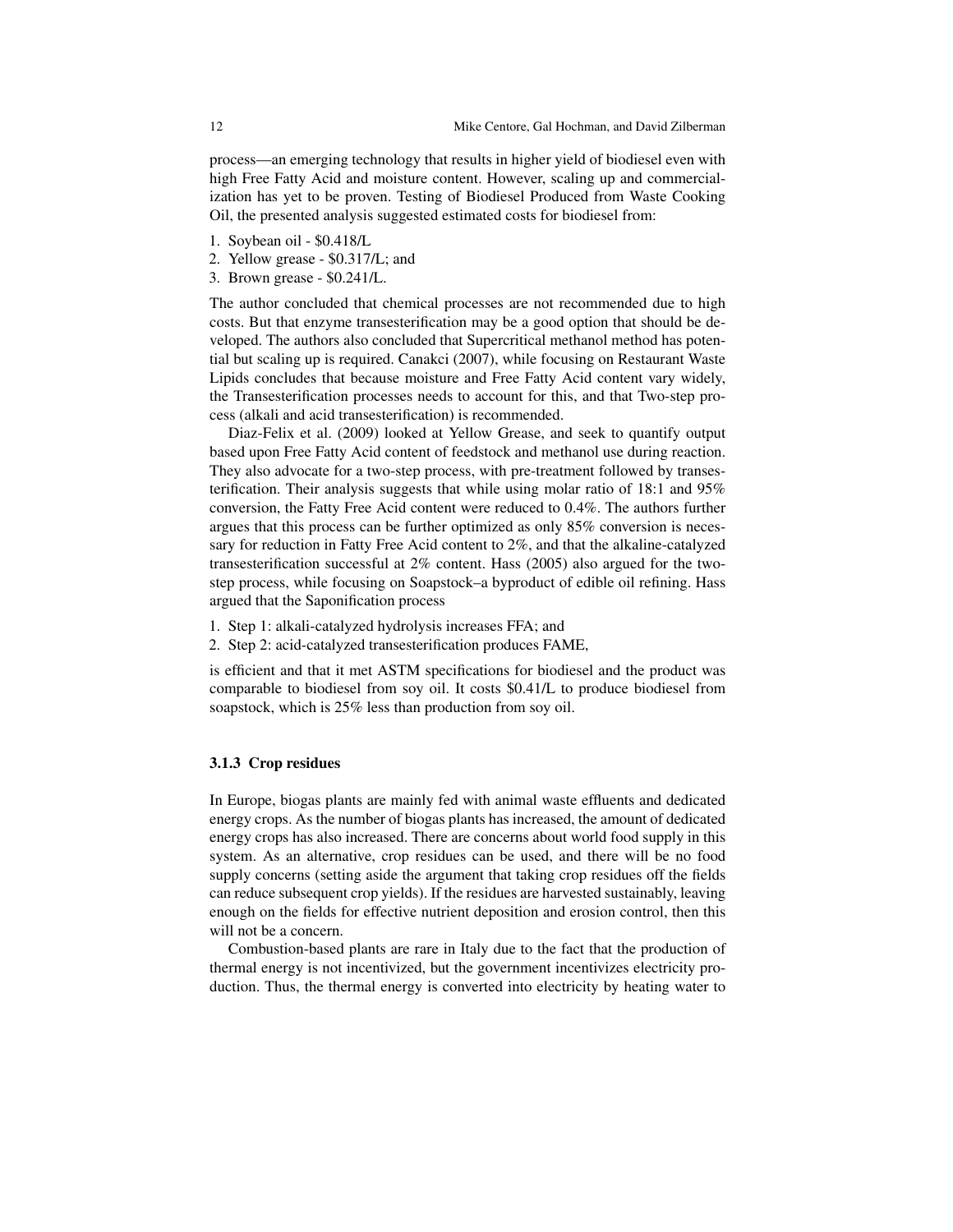create steam to power turbines. The efficiency of this process is less than using methane-powered engines which would be used at biogas plants. Combustion plants also require flue gas purification, but anaerobic digestion biogas plants do not. And the digestate from biogas plants can be used as fertilizer. Using crop by-products instead of energy crops also reduces greenhouse gas emissions (Menardo and Balsari 2012).

As the result of a study by Menardo and Balsari (2012) which compared methane yields of different types of crop residues, maize stalks produced the lowest yields. Rice chaff, wheat straw, kiwi, and onion were not significantly different in yields. Dairy products produced the most biogas and methane yields due to high protein and fat content – however, dairy products are not available in large amounts, and would not be applicable on a large scale. Dry bread biogas yields were not significantly different from rice chaff, maize stalks and wheat straw but had a high methane percentage compared to other gases. The lignocellulosic compounds in corn stalks and wheat straw negatively affected methane yields, but the huge amounts of these resources that is available for use makes them attractive energy sources nonetheless. Rice chaff also has high availability in Italy and it is also an attractive potential source of biogas. Mechanical shredding can be used as pre-treatment for these types of crops to prepare them better for digestion (Menardo and Balsari 2012).

## 3.1.4 Sewage waste and municipal solid waste

In a typical situation, sewage waste is mechanically and biologically treated with sedimentation followed by anaerobic digestion. This process involves 3 steps: a hydrolysis step, an acidification step, and a third step in which biogas is produced. Anaerobic digestion is used to stabilize the sewage and convert it into biogas. Menger-Krug et al. (2012) state that, "Currently, anaerobic digestion of sewage sludge is mainly applied at large and medium-sized wastewater treatment plants. However, also, a growing interest is observed in the application of anaerobic treatment in small-sized plants." Pretreating the sewage in a variety of ways can also increase the amount of biogas produced.

The portions of municipal solid waste that are suitable for anaerobic digestion are paper, green waste or yard waste and food waste (Hanandeh and El-Zein 2010). The organic fraction of municipal solid waste is approximately 50% (Braber 1995). The typical method of disposal for municipal solid waste is incineration or landfill. Anaerobic digestion has been used for over 100 years to treat sewage sludge, but experience with digesting the organic portion of municipal solid waste is more recent. Typically, anaerobic digestion is most appropriate when the waste is mostly food waste, and aerobic composting is most appropriate when it is mostly yard waste. Anaerobic digestion provides a good solution for treating the wet fraction of municipal solid waste which is too high in moisture for incineration. This method also requires less land than aerobic composting. Furthermore, because anaerobic digestion can be applied to many different types of waste, it is possible to co-digest the organic portion of municipal solid waste with other wastes such as agricultural ma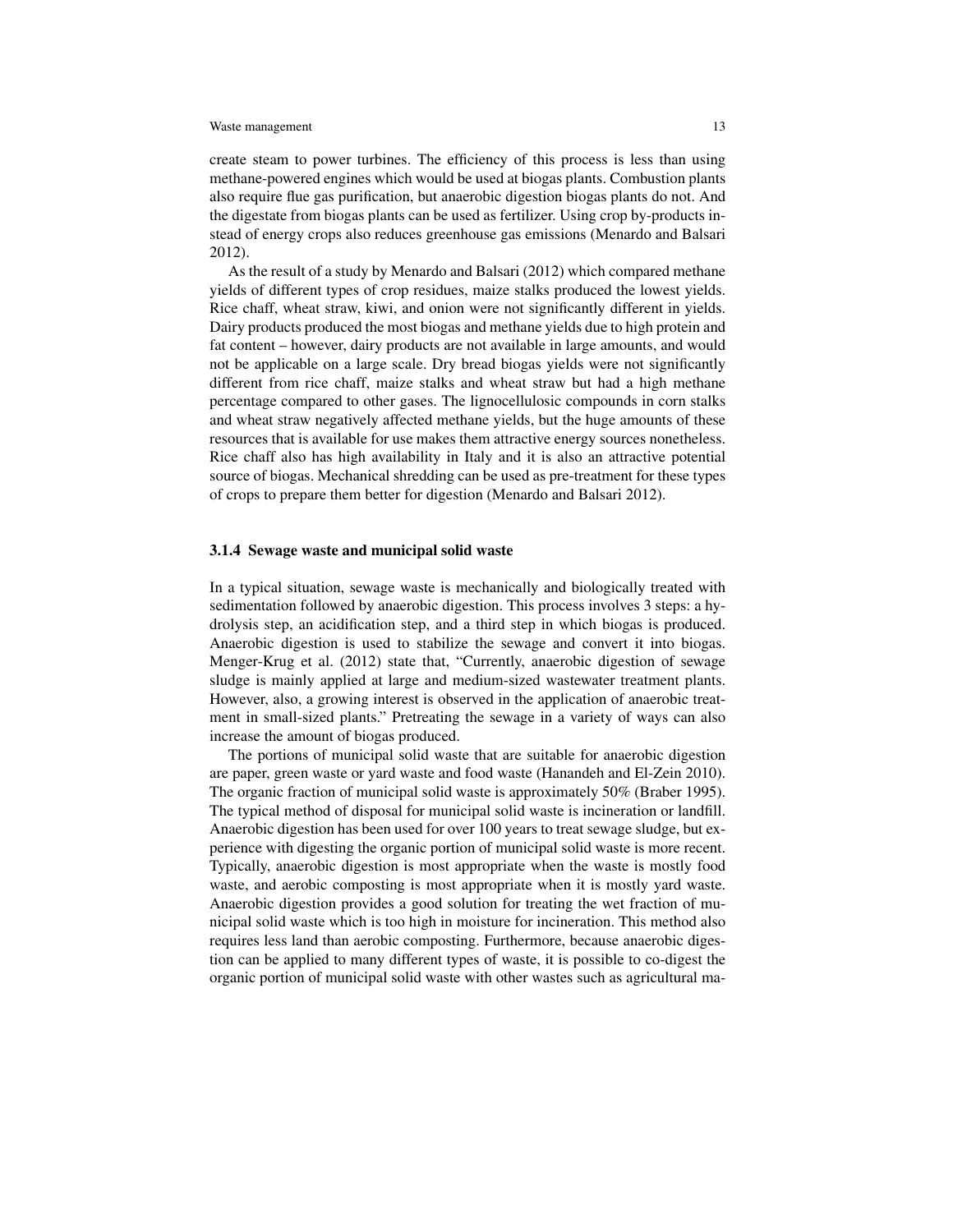nure (Braber 1995). The efficiency of the digestion process is even increased in some cases when wastes are co-digested (Brown and Lee 2013).

In order for municipal solid waste to undergo anaerobic digestion, it must be pre-treated, which includes sorting and separation of differently sized particles. In wet systems, sorting and separation can occur simultaneously. For dry digestion systems, rotating drums are typically used. For wet digestion systems, pulpers are used (Braber 1995).

# *3.2 Waste Incineration*

## 3.2.1 Sewage waste

Incineration with energy recovery is a process that can be applied to mechanicallydewatered or dried sludge. The sludge before dewatering is 98% water. The dewatering techniques include drying beds, belt filter presses, plate and frame presses, and centrifuges. Pretreatment strategies can also be used before dewatering, which involves mixing the sewage sludge with lime, ferric chloride, or other chemicals (EPA 2004). The dewatering process adds to the cost of incineration.

There are potential environmental problems with incineration, involving emissions of pollutants and quality of ash produced. There are systems (scrubbers) to eliminate the harmful pollutants from the emissions, but they are costly. This is one of the main reasons why incineration is an expensive option compared to other treatment methods. The heavy metals in the ash are not an environmental problem because, due to the high heat treatment, they are immobilized and not prone to leaching. Currently, incineration of sludge is mainly used for generating heat (steam) or electricity. Incineration is used worldwide and on a large scale. The performance largely depends on the water content and the performance of the drying process. To reduce costs, the dried sludge can be co-incinerated in an existing coal-fired power plant. The combustion and the gas treatment systems will be already in place, so initial costs will be lowered. This option is already applied in practice (Rulkins 2007).

The ash from the incineration process can be used in the production of various products such as bricks or portland cement. This process is used today in Japan. The energy efficiency of the production process is not very high; it has high costs, and the current practical applications of this technology are limited (Rulkins 2007)

### 3.2.2 Food waste

Incineration is expanding in Sweden: "The amount of waste incinerated has more than doubled since 1980 and the energy production has increased almost fourfold during the same period" (Finnveden et al. 2000). In 1995, 1.8 megatons of waste were incinerated, and the energy produced from this waste was 5 terawatt-hours (Finnveden et al. 2000). It is possible that incineration of food waste offers no net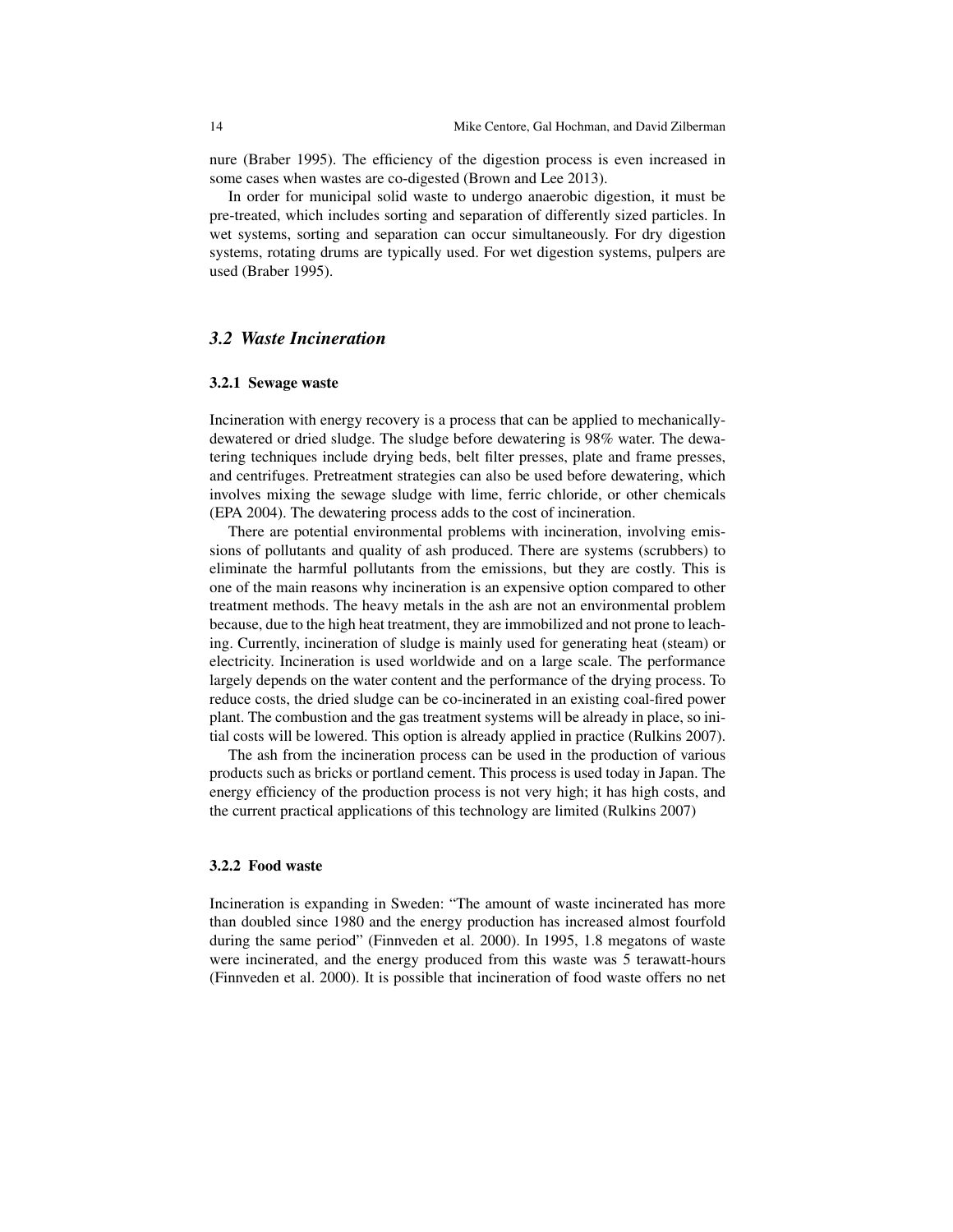energy benefit due to the high moisture content in food waste, which requires energy for drying or dewatering. However, some authors argue that the moisture can be evaporated off efficiently and that net energy benefits can be attained (Bernstad and la Cour Jansen 2012).

# *3.3 Municipal solid waste*

Incineration is an option for managing municipal solid waste. Incineration is effective in reducing the volume of the waste to be disposed and sterilizing it. Volume reductions of the waste are up to 90%. However, strict emissions regulations have made this option more costly. Nonetheless, some countries are attempting to reduce the amount of organic content of post-recycled waste destined for landfill and promoting incineration as an alternative. If the infrastructure for incineration and emissions purification are already in place, such as with co-incineration inside coal-fired power plants, then this option becomes more economical.

Many countries have deemed "bottom ash" (the ash collected during incineration – contrasted with the finer and more leaching-prone "fly ash") suitable for disposal in landfills. But it is also used in construction materials. Germany, Denmark, and Sweden use 60-90% of bottom ash in road construction or in asphalt/concrete. The fly ash, by contrast, is considered hazardous and needs to be disposed separately. However, in the US, the fly ash and bottom ash are combined and disposed of together (Sakai et al. 1996)

# *3.4 Composting*

Composting can be used to treat a variety of organic wastes, including animal manure, sewage waste, the organic portion of municipal solid waste, food waste and yard waste. Composting is commonly used to treat these wastes in the US. Composting reduces the volume of the waste as well as disinfecting and stabilizing it. Reduced volume and weight leads to easier and more economical transportation of the waste product. After the composting process, the compost can be used to fertilize land or be placed in a landfill. However, composting does not result in usable amounts of methane. The process is aerobic and mostly results in the production of carbon dioxide. From 1990 to 2010, the amount of waste composted in the US rose 392 percent. This increase is mainly attributable to population growth and legislation in the 1990s to reduce the amount of yard trimming disposed in landfills (EPA 2010). Sakai et al. (1996) stated that biological treatment methods were reemerging as commercially viable, which had led toward composting garden, kitchen, and commercial food wastes, and away from mixed solid waste processing.

Large amounts of composting can be done through aerated static pile, aerated windrow, or in-vessel composting. Aerated static pile composting simply involves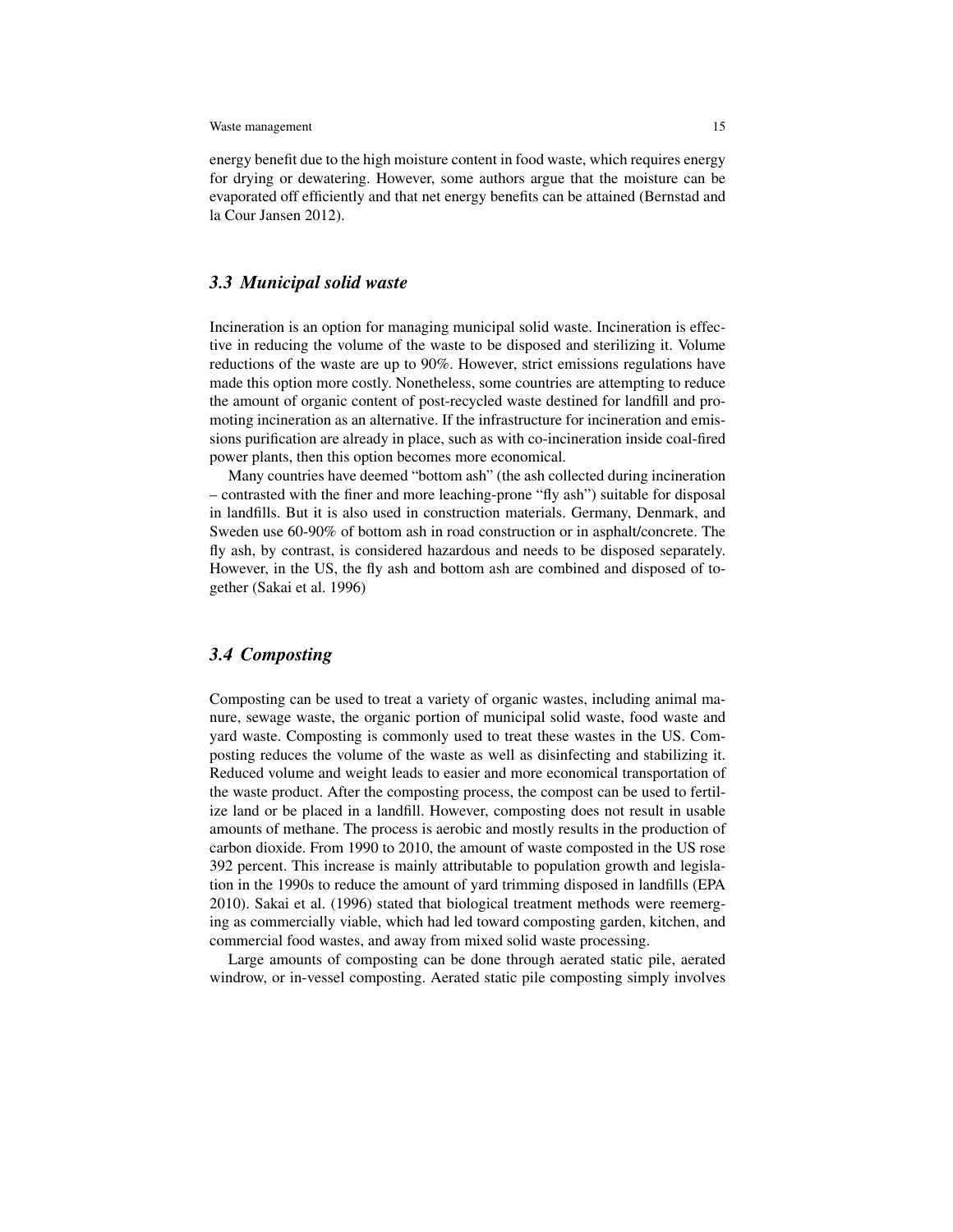one large pile of waste mixed together with layers of bulking agents such as wood chips, which allow air to reach the bottom of the compost pile. Aerated static pile composting works well for yard waste, food waste and paper, but not for animal waste. Aerated windrow composting is different from static pile composting in that the waste is placed in rows which get turned over periodically. In-vessel composting involves depositing the waste in large drums, silos, or trenches and controlling the moisture and aeration of the waste mixture. This method of composting works well for all types of organic waste, although, like all aerobic composting, it does not have the potential to produce useable amounts of methane from the waste.

Composting (especially in-vessel composting) solves many problems for farmers who need to manage large amounts of solid or liquid manure. Composting transforms liquid manure into solid, which reduces the volume and weight of the manure and lessens its transportation cost (Kunz, Miele, and Steinmetz 2008). Transportation cost is one of the main considerations in animal waste management because the waste must be transported off the farm site due to the inability of the on-site farmland to assimilate the nutrients present in the waste. Composting is also effective for disinfecting waste. The common methods of waste disinfection are as follows (Odegaard, Paulsrud, and Karlsson 2009):

- Lime treatment
- Dry composting
- Wet composting
- Wet composting  $+$  anaerobic digestion
- $Pre-pasterization + anaerobic digestion$
- Anaerobic digestion  $+$  thermal drying

Composting for disinfection purposes can be performed in either a wet or dry state, or combined with anaerobic digestion.

In the composting of food waste, there are commonly 3 stages: mechanical pretreatment, composting, and manufacturing of soil products. The soil products produced can be used for fertilizer. The composting process on a large scale has implicit costs associated with it. One study found that electricity consumed in the process is 54.4 megajoules per dry ton of food waste. Also, consumption of diesel in the process is 555.5 megajoules per dry ton of food waste. The compost residue contained 8.3 kilograms of nitrogen per dry ton and 2.0 kilograms of phosphorus per dry ton.(Finnveden et al. 2000)

# *3.5 Landfilling*

Landfills are the third-largest source of human-related methane emissions in the US. The EPA estimates landfill methane emissions to be 16.4% of total US methane emissions in 2010 (EPA 2012). This figure is contrasted with the percentage of methane emissions from wastewater treatment  $(2.5\%)$  and composting  $(<1\%)$ . Clearly, landfills present a huge environmental issue: how best to deal with these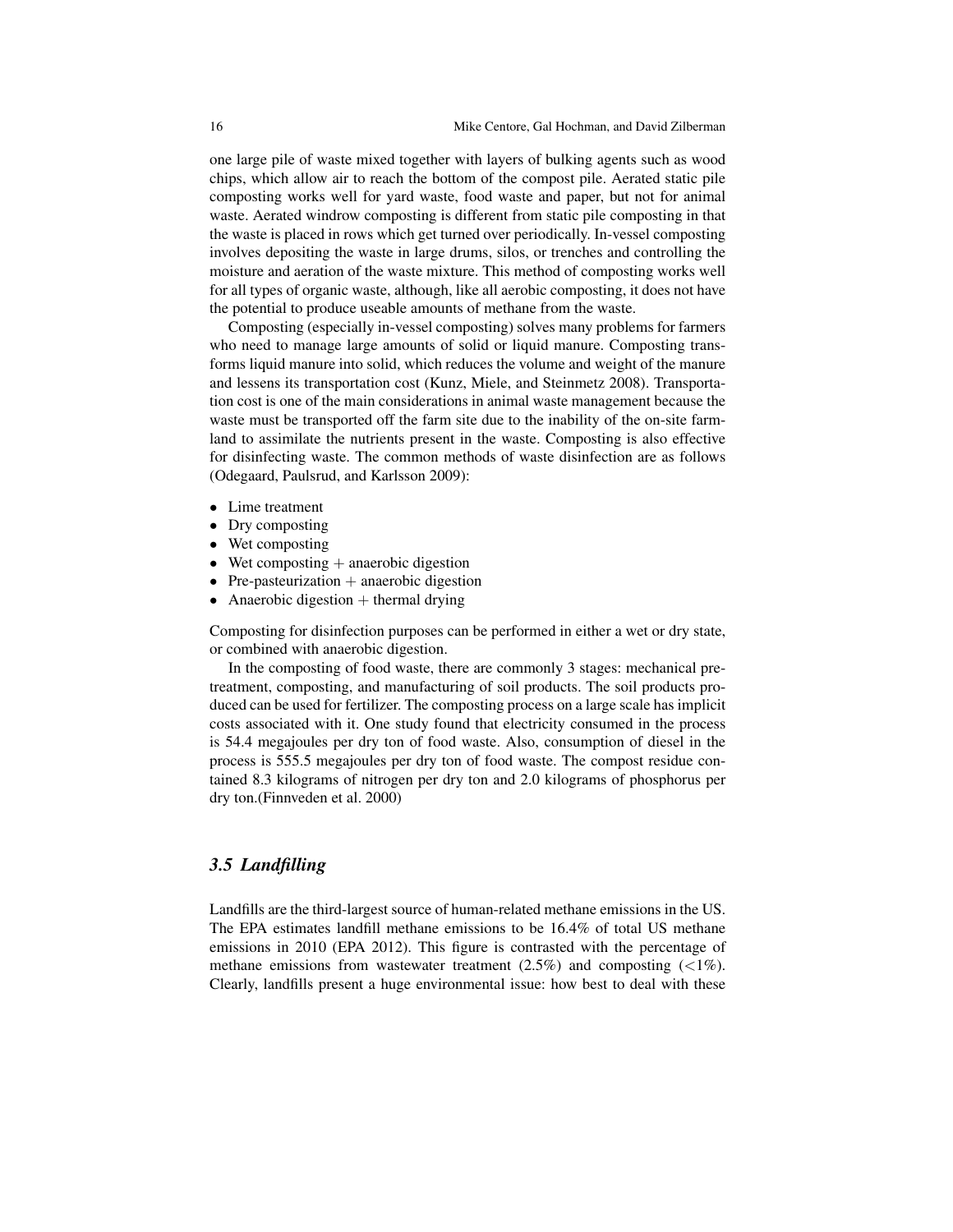emissions of methane, which is a greenhouse gas with 25 times the potency of carbon dioxide.

There are about 1,900 landfills operating in the US today. Over the past 20 years, the number of landfills has decreased and the average landfill size has increased. The process of decomposition in landfills is initially an aerobic one, but then turns anaerobic when oxygen is depleted. Eventually, this process leads to the production of methane and carbon dioxide in approximately equal parts. From 1990 to 2010, net methane emissions from landfills decreased 27%, even though municipal solid waste deposition in landfills increased 23%. This change is due to several factors. Even though the amount of waste increased, the amount of decomposable waste decreased by 21%. Methane-recovery in landfills also increased. From 2009 to 2010, there was an increase in methane recovery of 5%. In 2010, 54 new landfill gas-toenergy projects began. It is estimated, in part because of the rising US population, that municipal solid waste will increase in the coming years – but the percentage landfilled may decrease if more waste is recycled and composted (EPA 2012).

Food waste in the US, for the most part, goes to landfills, but energy-from-waste is becoming more economically viable (Zhang et al. 2006). Landfilling is also one of the most widely used options in Sweden with 300 municipal landfill plants. In 1998, 4.8 million tons of waste were landfilled. Energy gained from landfills is used for 60% heat and 30% energy, and 10% is lost. There are also more efficient types of landfills known as biocells (Finnveden et al. 2000).

Municipal solid waste landfills receive approximately 69 percent of the solid waste generated in the US. The remaining waste is sent to industrial landfills. However, the municipal solid waste landfills accounted for 94% of the total methane emissions. The US has banned many polluting compounds, and banned disposal of certain items like car batteries in landfills.

# 4 Discussion and concluding remarks

Many facets of converting biodegradable waste to energy and the associated technologies are mature and used extensively in some regions but not in others. These technologies can potentially reduce greenhouse gases and help countries achieve their Kyoto Protocol goals. However, the realm of adoption of biodegradable technologies is one of divergent experiences. Within Europe, Germany and Denmark were the early adopters of the anaerobic technology in the early 1990s, with much of Europe following. The US, however, only began to experience growth starting in 2003. Interesting but Europe does not have a comparative advantage in either technology or feedstock availability, although work has detected large differences in policy and especially in use of the feed-in-tariffs overtime (Bangalore et al., 2012).

More generally, the literature has shown that adoption is impacted by lack of access to credit, and that these constraints may hamper the introduction of otherwise profitable technologies (Zilberman et al. 2012). Furthermore, financial incentives have a positive effect on adoption of energy conservation technologies but that the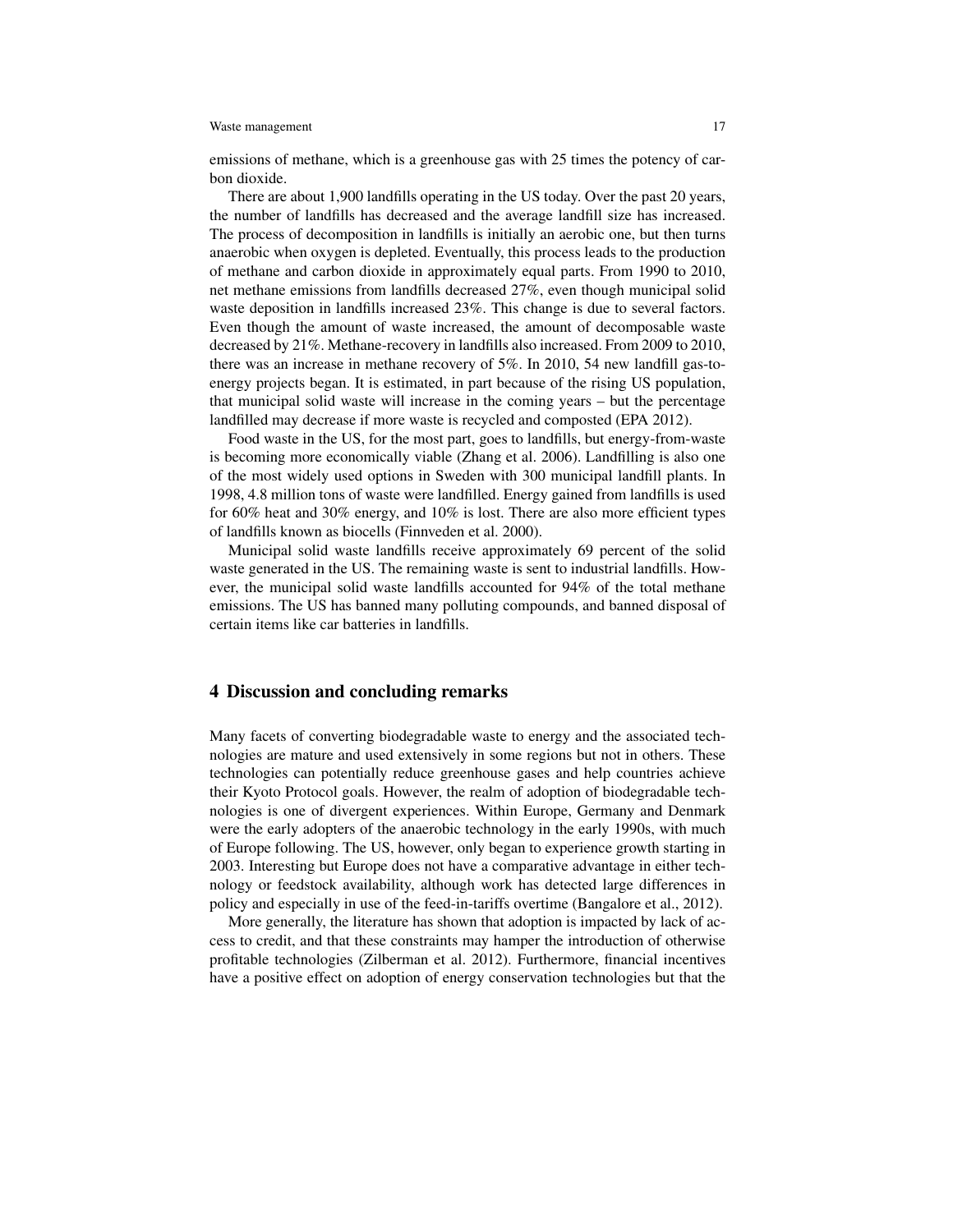elasticity of adoption in response to financial incentives is low (Linn, 2008). These conclusions can be explained using the putty-clay nature of capital-intensive assets and the long-term commitments associated with adoption of capital goods, where response to financial incentives that results in the adoption of new technologies is associated with the response to new entrants. Further, research has concluded that capital investments are barriers to adoption and use of agricultural anaerobic digestion among farmers (e.g., MacDonald et al., 2009; Bywater, 2011).

Experiences in Europe as well as to the west of the Atlantic indicate policy stability in the form of financial support is the most important factor in promoting the adoption of technologies converting biodegradable waste to energy. As more countries acknowledge the multitude of benefits from these technologies, adoption will likely increase. In future work we plan on further understanding the importance of policy and further explain differences in patterns of adoption of these technologies among countries and regions.

# References

- 1. Bangalore, M., G. Hochman, and D. Zilberman (2012). "Differences in the Adoption of Agricultural Anaerobic Digestion in Europe and the United States"
- 2. Bernstad, A. and J. la Cour Jansen (2012). "Review of comparative LCAs of food waste management systems: Current status and potential improvements." Waste management.
- 3. Boon, A. (2002). "Wastewater sludge- rubbish or resource?" Water & Sewerage Journal(3): 33-36.
- 4. Braber, K. (1995). "Anaerobic digestion of municipal solid waste: a modern waste disposal option on the verge of breakthrough." biomass and bioenergy 9(1): 365-376.
- 5. Brown, D. and Y. Li (2012). "Solid State Anaerobic Co-Digestion of Yard Waste and Food Waste for Biogas Production." Bioresource Technology.
- 6. Bywater, A (2011). A Review of Anaerobic Digestion Plants on UK Farms Barriers. The Royal Agriculture Society of England.
- 7. Canakci, M. (2007). "The potential of restaurant waste lipids as biodiesel feedstocks." Bioresource Technology 98(1): 183-190.
- 8. Cao, W., H. Han, et al. (2005). "Preparation of biodiesel from soybean oil using supercritical methanol and co-solvent." Fuel 84(4): 347-351.
- 9. Demirbas, A. (2009). "Biodiesel from waste cooking oil via base-catalytic and supercritical methanol transesterification." Energy Conversion and Management 50(4): 923-927.
- 10. Diaz-Felix, W., M. R. Riley, et al. (2009). "Pretreatment of yellow grease for efficient production of fatty acid methyl esters." biomass and bioenergy 33(4): 558-563.
- 11. Diggelman, C. and R. K. Ham (2003). "Household food waste to wastewater or to solid waste? That is the question." Waste management & research 21(6): 501-514.
- 12. Donaldson, A. A., P. Kadakia, et al. (2011). "Production of Energy and Activated Carbon from Agri-Residue: Sunflower Seed Example." Applied Biochemistry and Biotechnology: 1-9.
- 13. Finnveden, G. r., J. Johansson, et al. (2005). "Life cycle assessment of energy from solid waste part 1: general methodology and results." Journal of Cleaner Production 13(3): 213-229.
- 14. Gebrezgabher, S. A., M. P. Meuwissen, et al. (2010). "Economic analysis of anaerobic digestion: A case of Green power biogas plant in The Netherlands." NJAS-Wageningen Journal of Life Sciences 57(2): 109-115.
- 15. Haas, M. J. (2005). "Improving the economics of biodiesel production through the use of low value lipids as feedstocks: vegetable oil soapstock." Fuel Processing Technology 86(10): 1087-1096.